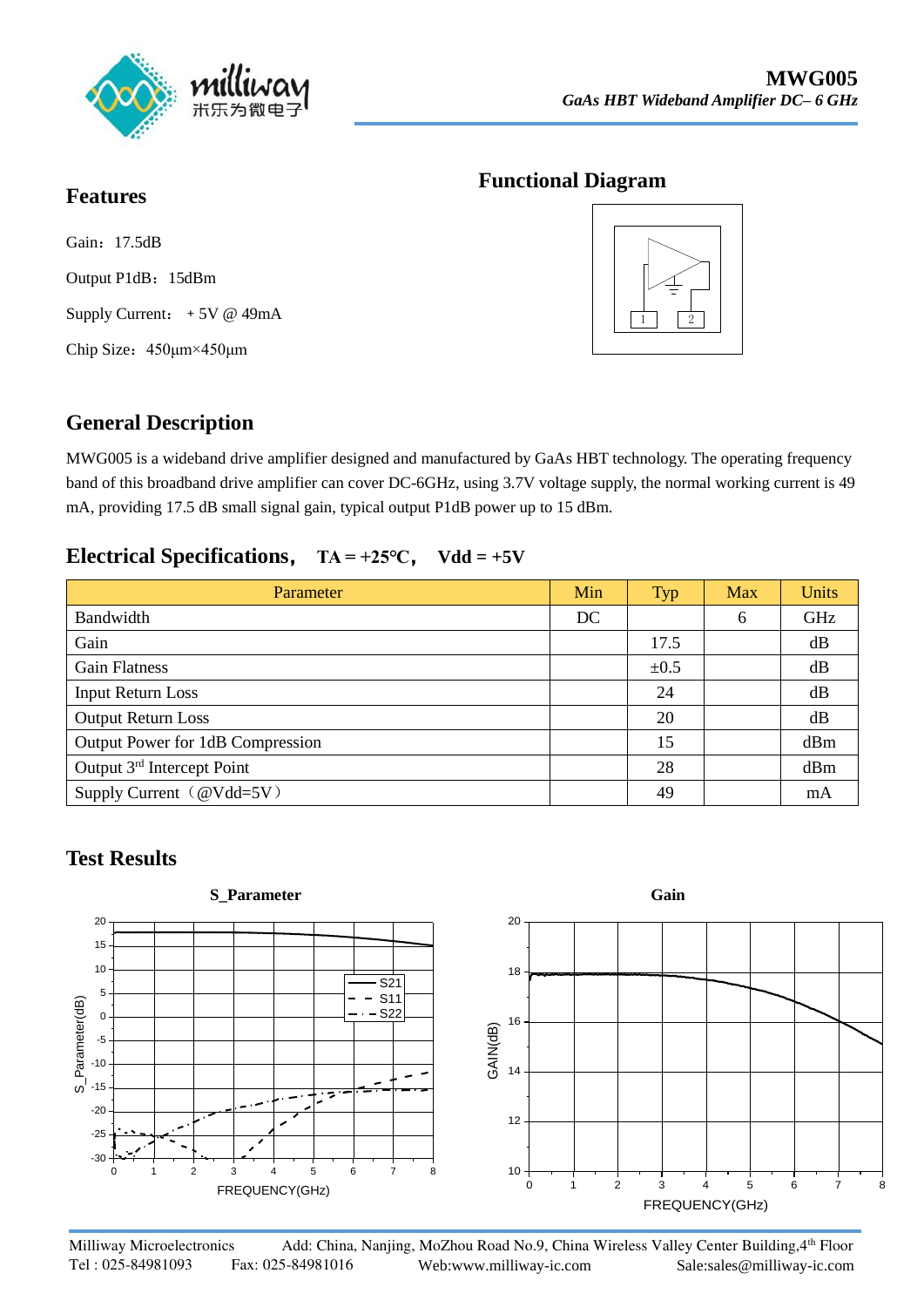

**Input Return Loss**









**Assembly Diagram**

 $20 \leftarrow 1$ 

22 <del>+ + + + + + + +</del>

24



FREQUENCY(GHz)

| <b>Recommended component values</b> |                 |  |                |              |       |       |       |  |
|-------------------------------------|-----------------|--|----------------|--------------|-------|-------|-------|--|
| Vs<br>O                             | Component<br>L1 |  | Frequency(GHz) |              |       |       |       |  |
|                                     |                 |  | 0.05           | 0.1          | 0.5   |       |       |  |
|                                     |                 |  | 270nH          | 270nH        | 100nH | 56nH  | 8.2nH |  |
| RBIAS<br>$\sim$ $\sim$              |                 |  | $0.01 \mu F$   | $0.01 \mu F$ | 500pF | 100pF | 100pF |  |

Note: L1 is series resonance, C1 and C2 are parallel resonance.